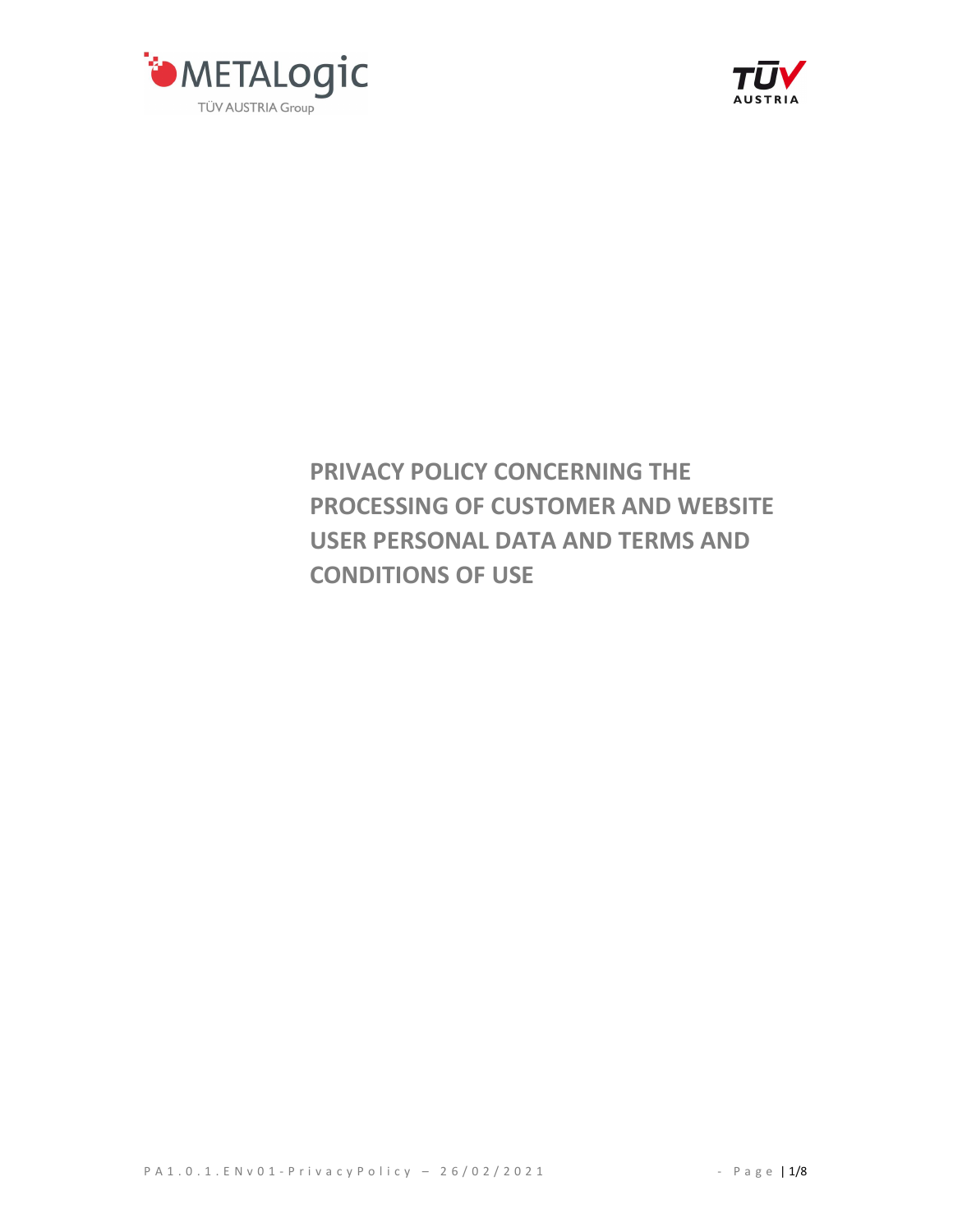



#### Privacy policy concerning the processing of customer and website user personal data

METALogic NV (hereinafter 'we', 'us' and 'our') understands the importance of the privacy of its customers and users of its website visitors and the protection of their personal data. This policy sets out how we handle and process your personal data.

## 1. Scope

METALogic NV, with its registered office at Wingepark 43, 3110 Rotselaar (Belgium), KBO (Crossroads Bank for Enterprises) number 0444.184.576 manages this website. We act as the data controller when we process our customers' and website users' personal data.

We believe it is important to create and maintain an environment where our customers can be confident that their data will not be misused. We comply with the regulations applicable to data protection such as the Regulation (EU) 2016/679 (also referred to as the General Data Protection Regulation, hereinafter "GDPR") and the Belgian Data Protection Act. The aforementioned regulations concern the protection of personal data and provide you with rights over the said personal data.

The objective of this policy is to indicate what personal data we collect, how we use your data after you have visited our website and to assure you that we process your data appropriately.

This privacy policy and the terms and conditions of use apply when you visit our website. The application of terms and conditions other than those set out herein is explicitly prohibited unless we have provided express permission in writing in advance. In the latter case, this policy applies alongside the specific agreement. The use of this website, the platform and the content contained therein is only permitted subject to compliance with this policy. The use of this website, the platform and the content contained therein is only permitted subject to compliance with the full text of this policy.

# 2. What type of personal data do we collect?

It is not necessary to provide personal data to use most of our website.

We collect and process the following categories of personal data for the purposes stated below:

o Name, form of address, address;

Additional or optional data are provided by filling out forms on our website or when we contact you (by telephone, email or at trade fairs or events).

We also collect and process data obtained via our website or the devices you use. The collected data may be:

 $\circ$  Data collected using cookies, web beacons or from the internet. These data are automatically collected and can be related to the website you visited before you navigated to our website or the website you navigated to after visiting our website. We may also collect data on the website pages you have visited, your IP address, the type of browser you use, the access time and your operating system. Read our cookie policy [ADD HYPERLINK] to find out more on how we use cookies.

We may also collect data from the public domain to check data previously collected or to manage or broaden our activities.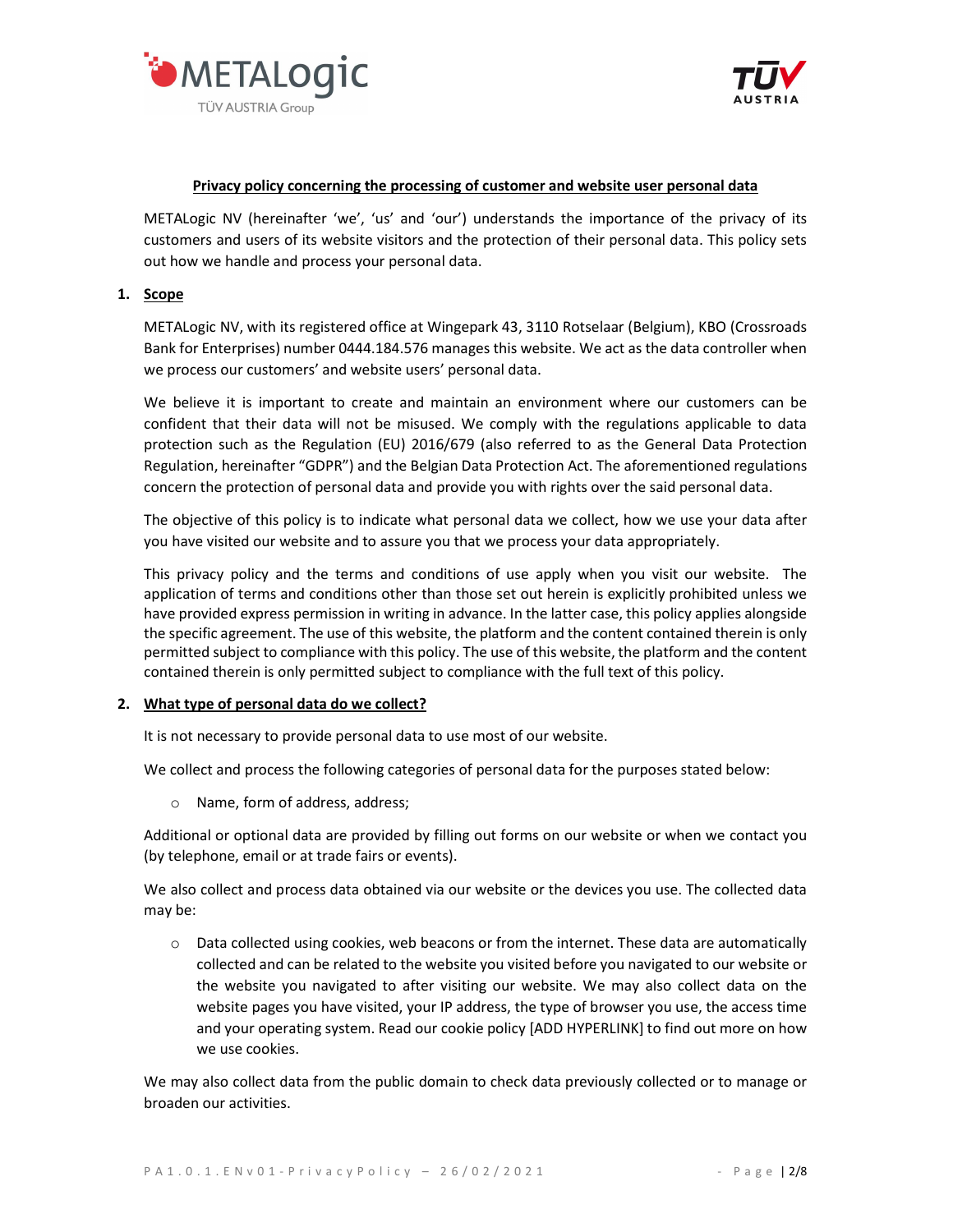



## 3. Why do we collect these data and on what legal basis?

We collect the aforementioned data to create a profile in order to understand your needs and to provide better service, and for the following specific purposes:

- o To respond to your (online) questions regarding our products or services, to be able to provide information regarding our products and to follow up online offers.
- o To improve our products or services.
- o To investigate complaints on our products, services or website.
- o To meet the legal and regulatory obligations as well as compliance requirements.
- $\circ$  To analyse and monitor the use of accounts to prevent, investigate or report fraud, terrorism, deception, security incidents and criminal activity to the relevant authorities.
- $\circ$  To send periodic email messages with offers on our products and services, special offers or other information which we believe may be of interest to you.
- $\circ$  To contact you from time to time for the purposes of market research purposes. We may contact you by email or telephone.
- o To process your personal data for specific purposes as indicated on specific forms on our website, by notification in writing or by email.
- o […].

We process the aforementioned personal data based on various processing reasons, as listed in Articles 6.1 (a), (b), (c) and (f) of the GDPR.

Processing of your personal data is required in order to meet contractual obligations for the purposes of delivering products or services in accordance with our agreements. Where personal data is processed (for example to create invoices or communicate with you) in the execution of the agreement, we will store the data for 10 years after the end of our commercial relationship in accordance with the applicable limitation period].

In some cases, it can be a legal requirement to process personal data and to share it with third parties such as government entities for the purposes of government business or anti-money laundering legislation.

In these cases, we have a legitimate interest to process your personal data and to contact you to be able to perform our operations or provide you with information on our products, services, promotions and/or events. Your personal data is retained for up to one year after the termination of our commercial relationship.

If you are not a current customer, we will request your permission to provide you with information on our events, products and services for promotional purposes. In this case, we will retain your personal data for one year.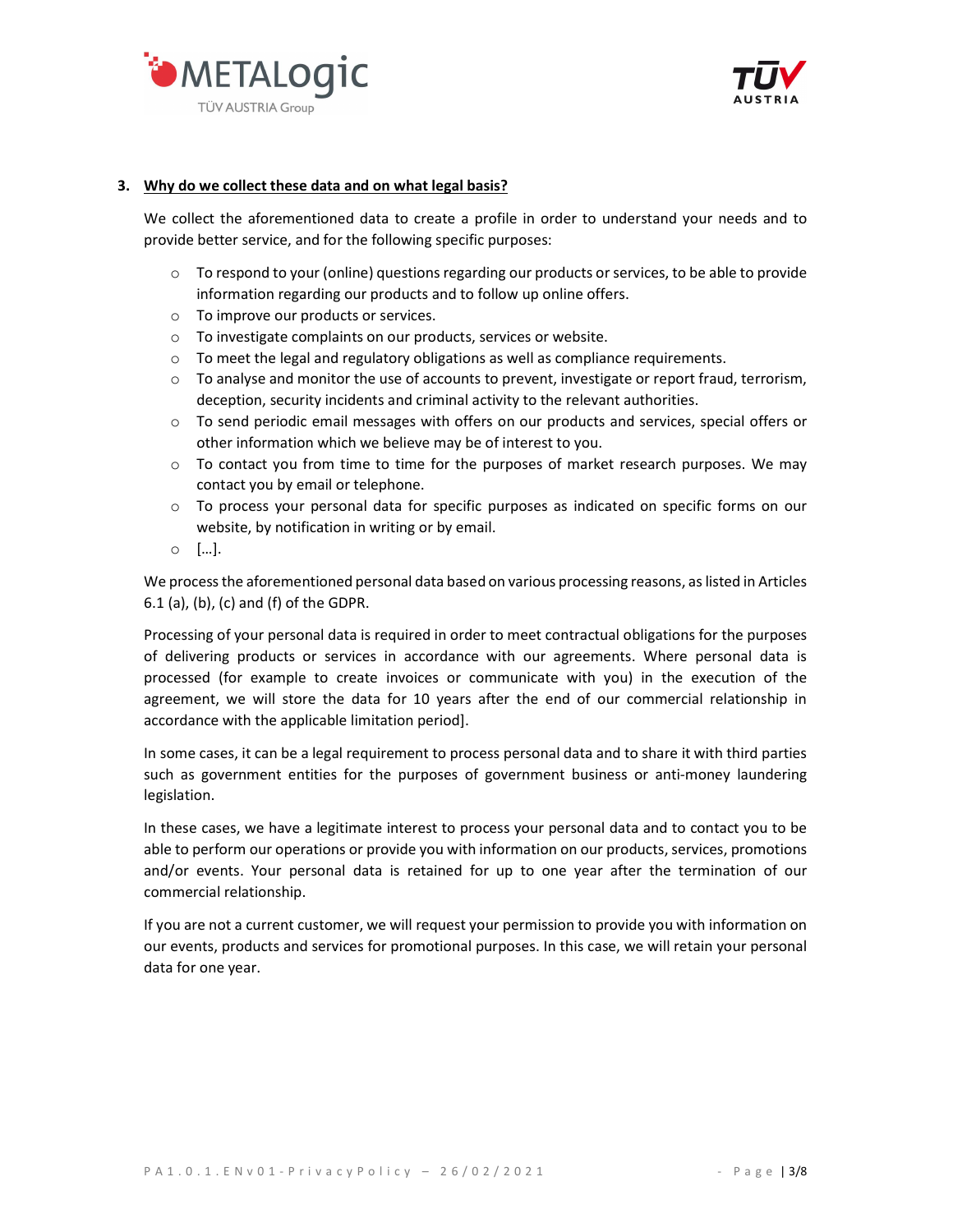



| <b>Purpose</b>             | <b>Personal Data</b>   | <b>Legal basis</b>      | <b>Data retention period</b> |
|----------------------------|------------------------|-------------------------|------------------------------|
| Direct<br>marketing        | Name<br>and<br>contact | Legitimate interest     | One year after<br>the        |
| (customers)                | details (email)        |                         | termination<br>the<br>оf     |
|                            |                        |                         | commercial                   |
|                            |                        |                         | relationship                 |
| <b>Direct</b><br>marketing | Name<br>and<br>contact | Consent                 | 1 year                       |
| (prospect)                 | details (email)        |                         |                              |
| Customer                   | Name<br>and<br>contact | for<br>the<br>-Required | Ten years<br>after<br>the    |
| management                 | details<br>(email,     | оf<br>the<br>execution  | termination<br>the<br>оf     |
|                            | telephone number)      | agreement               | commercial                   |
|                            | Position               | -Legitimate interest    | relationship                 |
|                            | Work address           |                         |                              |
| $\left[  \right]$          | I I                    |                         |                              |

## 4. How will your data be used and shared?

We can share your personal data with:

o Affiliate and subsidiary companies;

Based on our legitimate interest, we may also share your personal data with third parties that assist us with our products and services. Some examples of third-party activities include the hosting of web servers, data analysis, marketing support providers and customer service. These companies have access to your personal data but only when this is required to perform their activities. They are not permitted to use your data for any other purposes.

Your personal data may not be sold or leased to third parties.

We may publish your personal data to enforce our policy, to comply with our legal obligations or in the interest of safety, in the public interest or for the purposes of legal enforcement in any country where we have entities or subsidiaries. We may follow up a request from a law enforcement agency, regulatory authority or government agency. We may also publish data for the purposes of current or scheduled court cases or to protect our property, safety, people or other rights and interests.

Should METALogic NV be sold or merges with another company, your data will be accessible to the advisor of the potential buyer and transferred to the new company owners. In that case, we will take the appropriate measures to guarantee the integrity and confidentiality of your personal data. The use of your personal data will always be subject to this policy.

#### 5. Transfer of your personal data outside the European Economic Area

We do not transfer your personal data to third parties outside the European Economic Area.

#### 6. Rights of the data subject

Data protection legislation provides various rights for the data subject with regard to the processing of personal data to ensure the data subject has sufficient control over the processing of their personal data.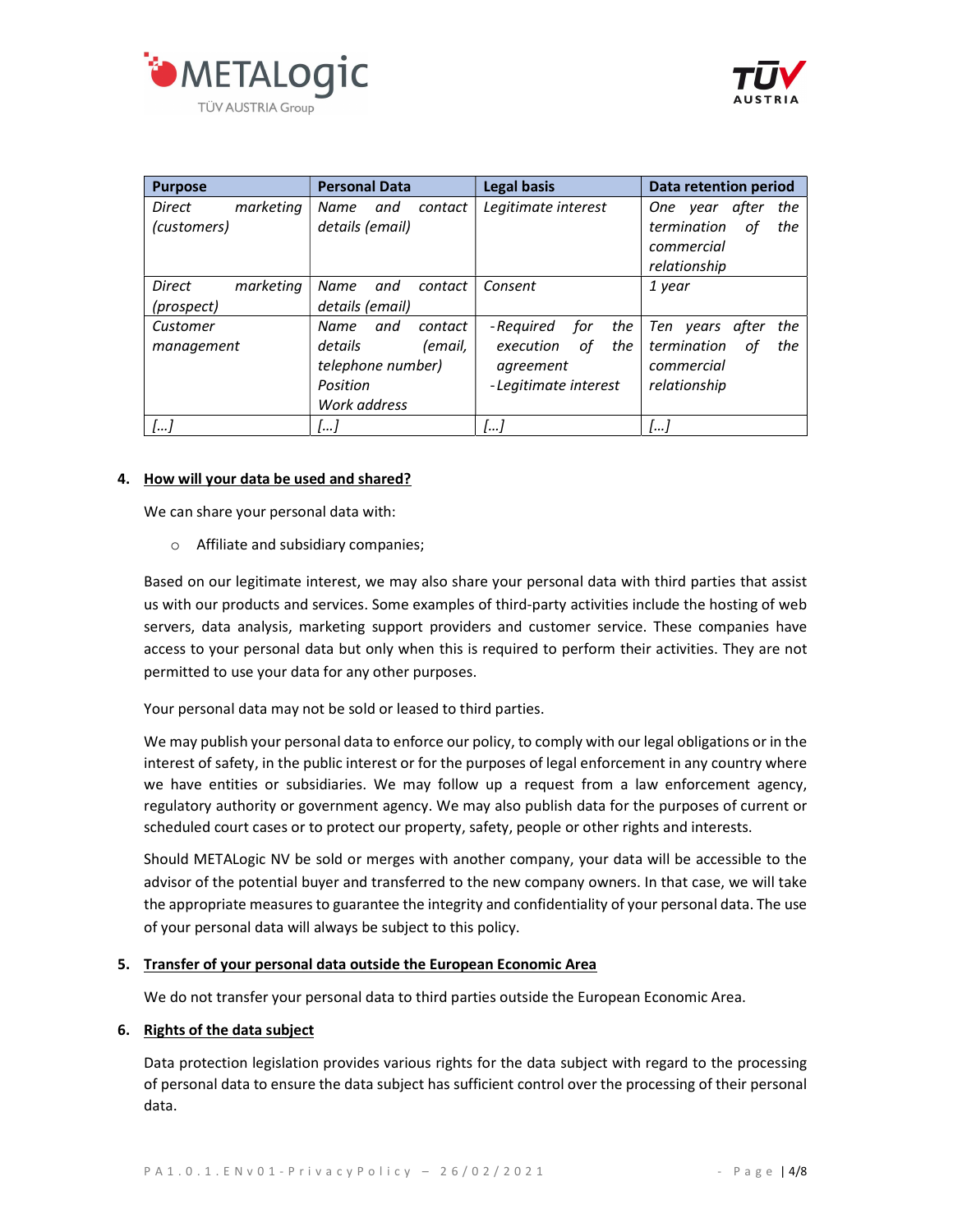



You are entitled to:

# a. Right of access/inspection

You are entitled to receive confirmation from us of whether your personal data is processed by us. If we do process your personal data, you are entitled to request to view your personal data.

Should it not be included in this policy, we will provide you with information on:

- o the purposes of the processing;
- o the categories of personal data concerned;
- $\circ$  the recipients or categories of recipient to whom the personal data have been or will be disclosed;
- $\circ$  the transfer thereof to recipients in third countries or international organisations;
- o where possible, the intended period for which the personal data will be retained, or if this is not possible, the criteria used to determine that period;
- o your entitlement with regard to your personal data as listed in this section;
- $\circ$  where the personal data are not collected from you, all the information available regarding the source of the data;
- $\circ$  the existence of automated decision-making, including profiling, and meaningful information about the logic involved, as well as the significance and the intended consequences of the said processing for the data subject.

We will produce a copy of the personal data relating to you in our records upon request. Should you make repeated and disproportionate requests for copies of the said data, we reserve the right to charge you a reasonable fee.

# b. Right to rectification

Should you determine that the personal data on our records is incomplete or incorrect, you are entitled to notify us in order for the necessary steps to be taken to rectify or add to the said data.

# c. Right to be forgotten

You are entitled to request we delete your personal data should the processing not be in accordance with the data protection legislation or should the said processing not fall within the limitations laid down by law.

# d. Right to restriction of processing

You are entitled to request we limit the processing of your personal data if:

- o the accuracy of the personal data has been called into question during the period required to check the accuracy thereof
- o the processing is unlawful and you do not wish the data to be deleted;
- $\circ$  we no longer require the data but you do not request we delete the data because the data is required for the pursuance or defence of legal claims
- $\circ$  an objection is made to the processing pending an explanation of the legitimate interests that outweigh your interests.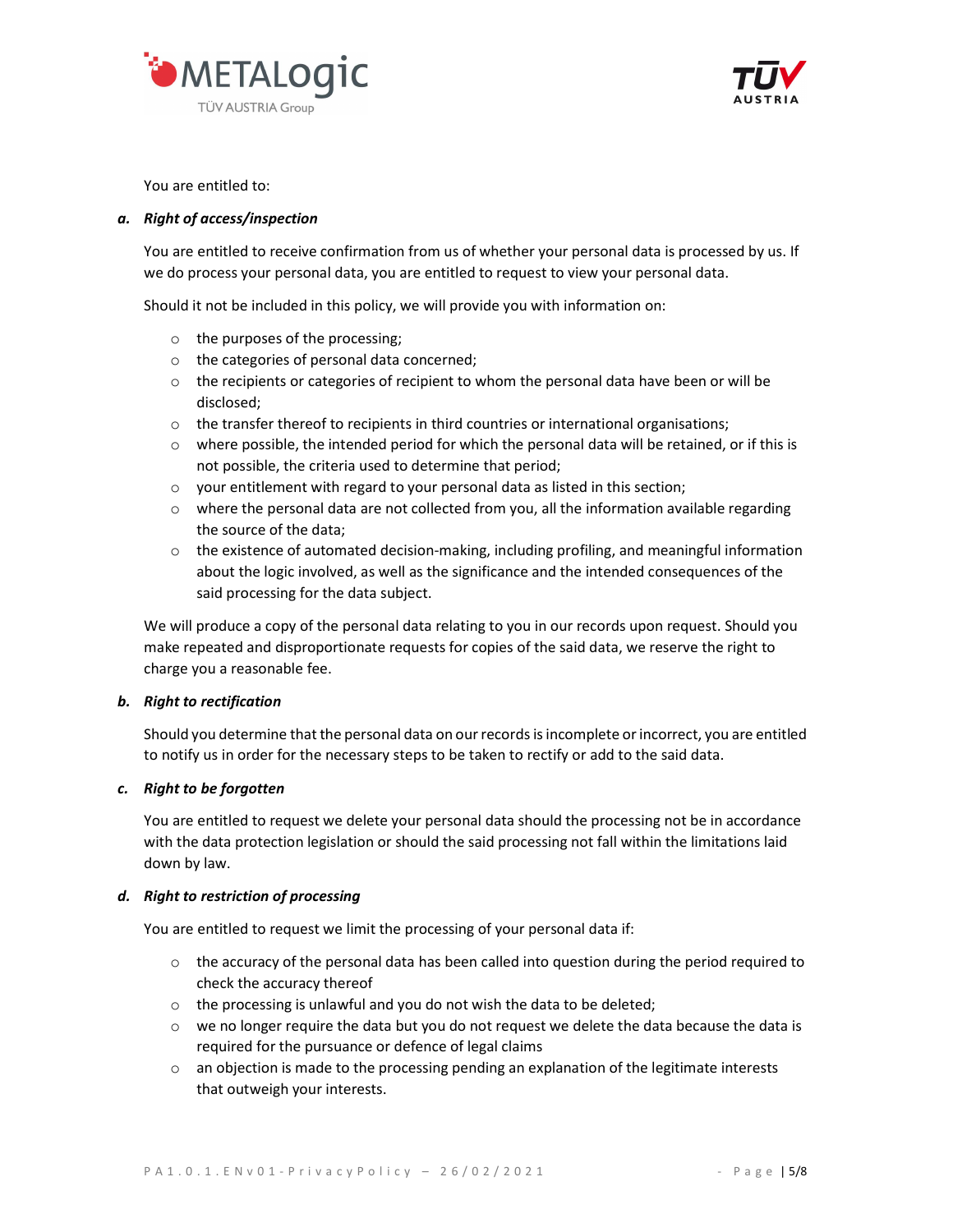



## e. Right to data portability

You are entitled to receive the data you have provided to us in a structured, standard and machinereadable format. You are entitled to request we transfer the personal data to another data controller (directly from us). This is an option when the processing is based on your consent and processing via an automated procedure.

# f. Right to object

Where your personal data is processed for direct marketing purposes (including profiling), you remain entitled to object to the said processing.

You are entitled to object to the processing based on a specific situation related to the data subject. The organisation will no longer process the personal data unless the organisation demonstrates compelling legitimate grounds for the processing which outweigh your interests or the interests of the pursuance or defence of legal claims.

## g. Automated individual decision-making

The data subject is entitled not to be subject to a decision based solely on automated processing, including profiling, which produces legal effects concerning him or her or similarly significantly affects him or her, such as the evaluation of personal aspects related to performance at work, reliability, creditworthiness, etc.

The said right not to be subjected to such automated decision-making processes does not apply where the process is allowed on the basis of a mandatory legal provision.

The data subject is not entitled to invoke this right when the decision is required to enter into, or to execute, an agreement between the data subject and the organisation or is based on the explicit consent of the data subject. In the latter two cases, the data subject is entitled to human intervention by a member of the organisation staff and is entitled to notify the organisation of their position and to contest the automated decision.

#### h. Right to withdraw consent

If you have consented to the processing of your personal data for a specific purpose of processing, you are entitled to withdraw your consent by sending an email or via your account.

If you opted in to receiving messages from METALogic when you registered on the website, you can unsubscribe if you change your mind.

#### i. Procedure to exercise rights and other provisions

We can request you verify your identity to ensure your request is lawful and that we are sending the reply to a person entitled to make such a request and to receive the data.

Please note that we may refuse access to your personal data or may not be able to grant your request under specific circumstances when we are entitled to do so under the applicable data protection legislation.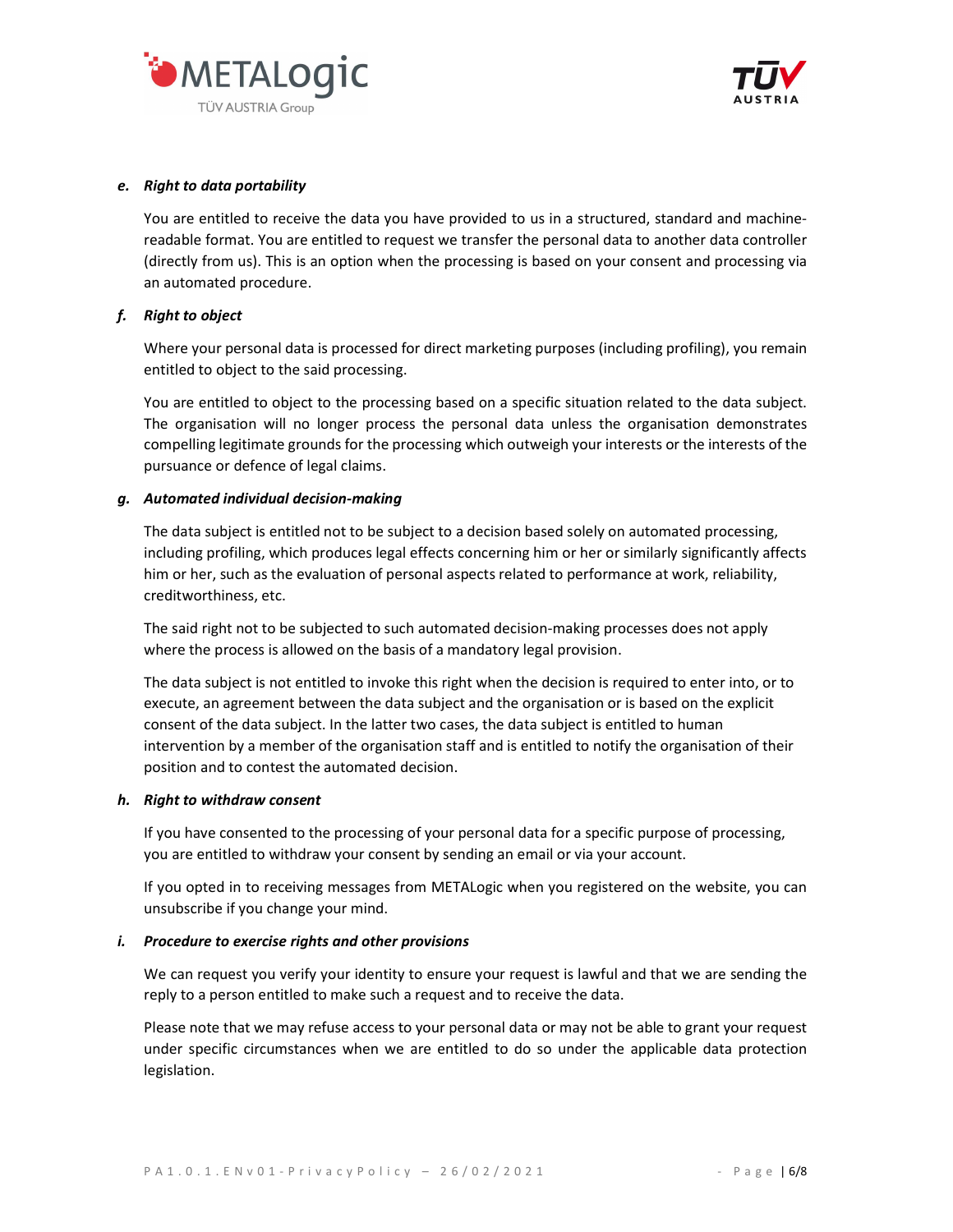



For further information on the processing of your personal data or if you wish to exercise your rights, please contact us at gdpr@metalogic.be.

You are entitled to lodge a complaint with the competent supervising authority (for data protection). In Belgium, the Data Protection Authority, Drukpersstraat 35, 1000 Brussels (contact@apd-gba.be).

### Security

We make every effort to guarantee the security of your data. We have implemented reasonable technical and organisational measures to guarantee your personal data against accidental or unlawful destruction, loss, modification, unauthorised disclosure and/or unauthorised access to the data transmitted, saved or otherwise processed. Please note that the internet is an open network; we cannot therefore guarantee that unauthorised third parties will not be able to circumvent these measures or use your personal data for inappropriate purposes.

This website may include links to third-party websites. We will not be held liable for the content of these websites, nor for the privacy standards and practices of the corresponding third party. You must read and understand the relevant third-party and website privacy policies before accepting cookies and visiting a website, to ensure your personal data is sufficiently protected.

## 7. Terms and conditions of use and liability

#### A. Rights to the website and materials – Permitted usage

Our website and the materials available thereon (for example texts, images, videos, data, software, brands and trademarks and other data) are protected by intellectual property rights and other rights vested in us our affiliated companies and/or licensors.

Visitors to the website permitted to consult the website and the material for their own purposes. This right of use is non-exclusive and non-transferable and we reserve the right to revoke this right at any time and without justification. Any other use of any element of the website (i.e. reproduction, changes, publication or any other form of distribution) is prohibited, unless we and/or the licensors have provided advance express permission in writing.

## B. Prohibited use of the website and material

You undertake as follows: not to use the website, and the material (1) illegally and/or for illegal purposes; (2) not to damage, modify, interrupt, stop it or impair its efficiency; (3) to disseminate or install computer viruses nor to disseminate or install material that is insulting, obscene, threatening or otherwise not in accordance with the intended use of the website; (4) not to infringe third-party or our rights to privacy, protection of personal data or intellectual property; (5) to disseminate or install material for marketing or advertising purposes without requesting our prior approval and only insofar as the recipient has requested the said material.